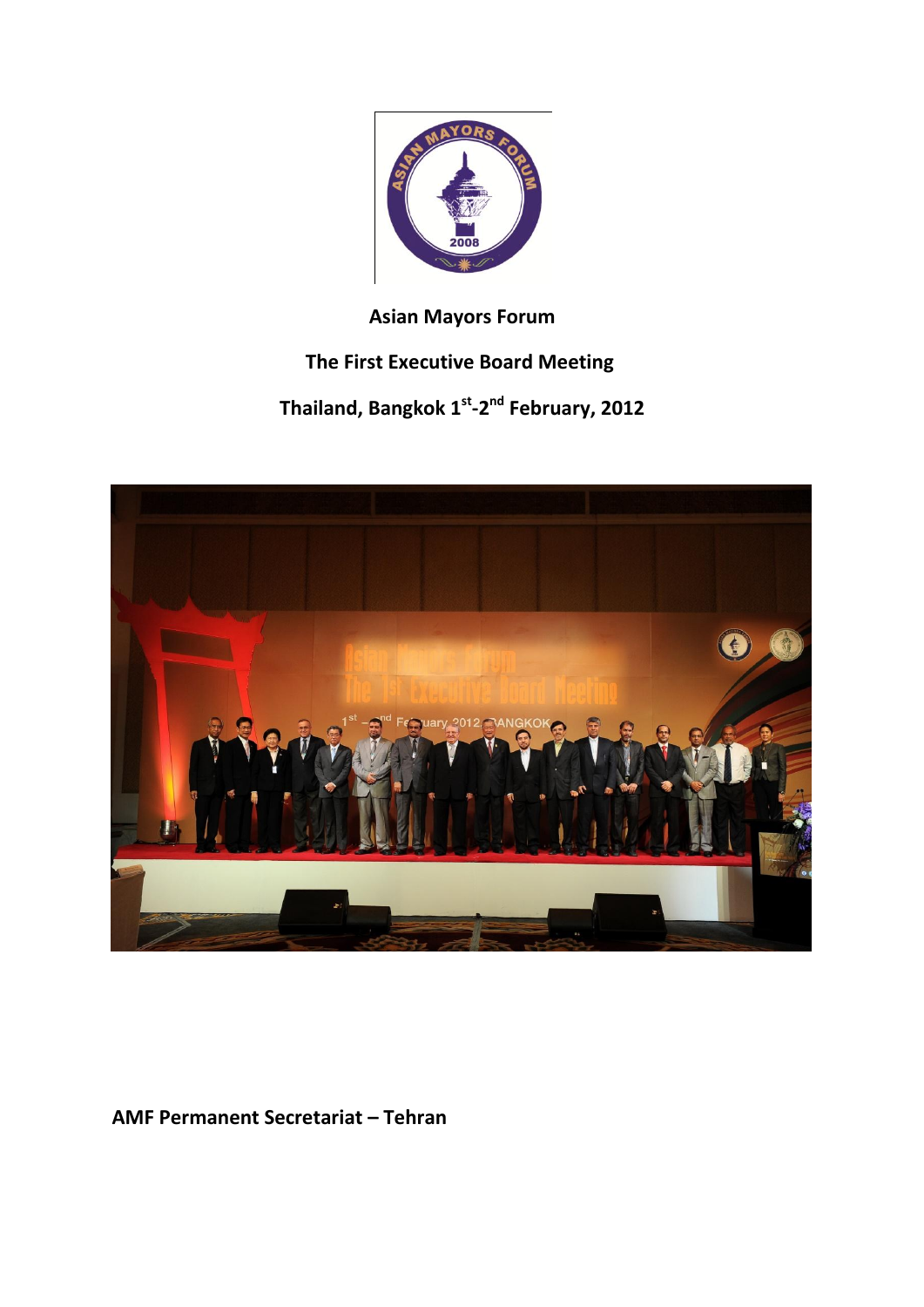## **A Brief Report of Secretary General to all AMF Members**

#### Excellencies**,**

I have the honor to inform you that pursuant to the decision of the 2nd Assembly of the Asian Mayors Forum in Istanbul and based on its mandate, the first meeting of the Executive Board of the AMF was held from 1 to 2 February in Bangkok, Thailand. The cities, member to the Executive Board, who had been previously elected during the Istanbul Assembly, as well as three Associate members participated in the meeting.

The meeting was opened by the welcome statement of M.R. Sukhumbhand Paribatra, Governor of Bangkok in which he stressed on the important role the AMF plays in promoting cooperation among Asian cities. In the opening session Mr. Ahmet Selamet Deputy mayor of Istanbul, Mr. Namdar Sedaghat the representative of Tehran Municipality, Mr. Rafiq salem Mekky, Mayor of Gaza, and Mr. Pakfetrat Mayor of Shiraz, shared their recent experiences and achievements with other member cities in the field of urban management. I also presented a report of the AMF activities to the meeting

On its substantive part and based on its mandate by the AMF mayors, the meeting addressed the question of membership fee. The meeting after addressing different options for the payment of membership fee by the member cities finally approved that members would contribute on an equal annual basis the amount of \$3000 to the AMF secretariat as membership fee. The meeting also approved the budget of the Secretariat.

I am generally delighted to report that the first meeting of the AMF Executive Board successfully achieved the expected results and concluded its mandate. We are moreover available in the Secretariat for any query with respect to the procedural as well substantive aspects of the Executive Board meeting in Bangkok. I would like further to express our readiness to accord necessary cooperation and facility to you for the payment of your membership fee.

Please find the documents of the Board meeting attached to this letter as additional resource papers for your further study.

Please accept Excellency the assurances of my highest consideration.

**Mohammad Khodadadi,**

**Secretary General** 

**Asian Mayors Forum**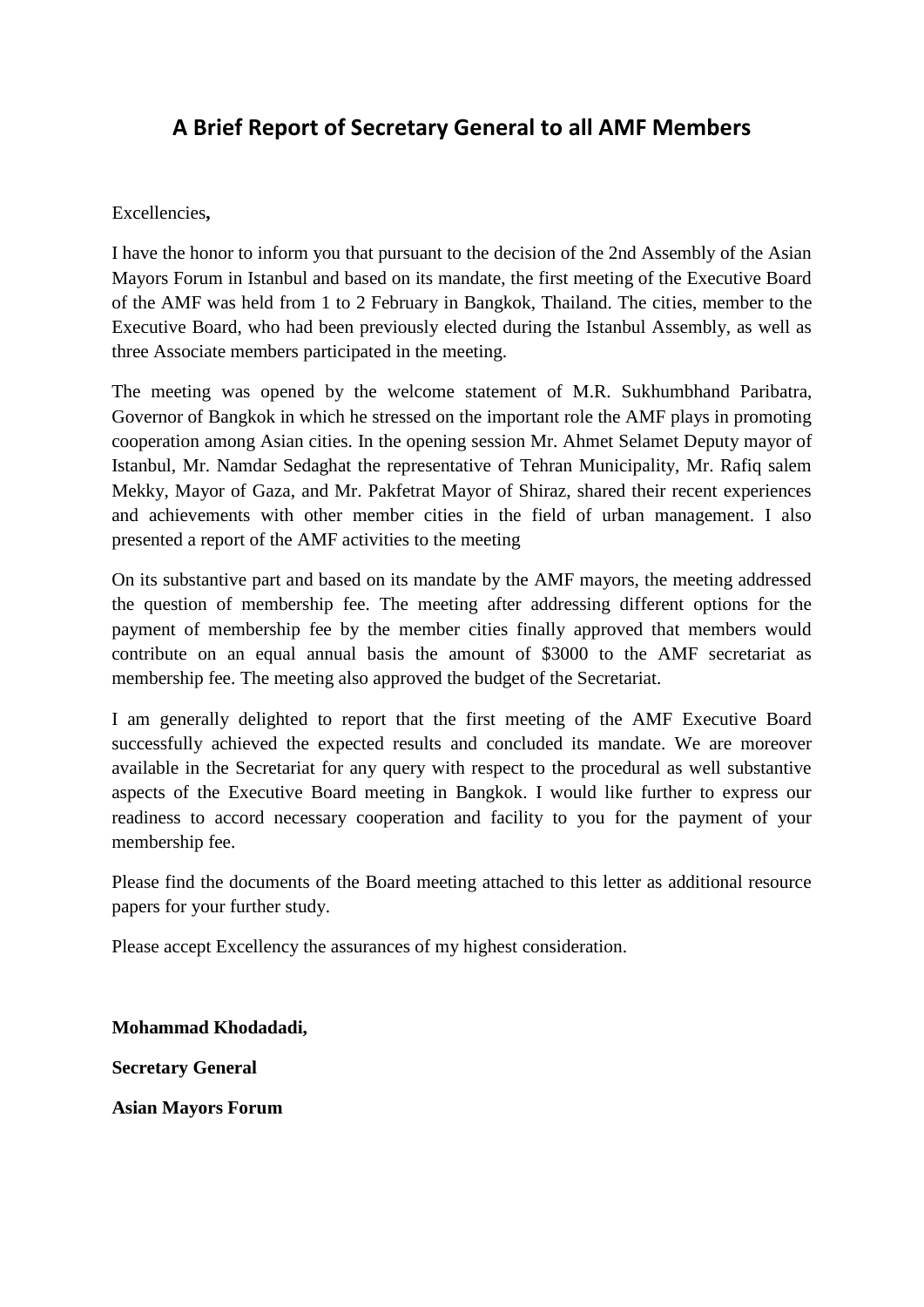### **Final Report of Executive Board**

- 1. The first Executive Board meeting of the Asian Mayors Forum was held from 1 to 2 February 2012 in Bangkok, Thailand. The following city members participated in the meeting: Bangkok, Colombo, Doha, Gaza, Gaziantep, Ho Chi Minh, Istanbul, Karachi, Manama, Shiraz and Tehran.
- 2. The meeting was opened with the statement of M.R. Sukhumbhand Parabatra Governor of Bangkok. In his welcome statement, the governor of Bangkok stressed on the particular importance of AMF as a network for city to city cooperation in Asia.
- 3. During the opening ceremony the city members of Istanbul, Tehran, Gaza, and Shiraz made statements on their latest achievements in city and urban management.
- 4. During the meeting, Mr. Khodadadi, Secretary General of the AMF presented an overview of the activities of the AMF Secretariat which was circulated for consideration of the city members in document AMF/EB/5.
- 5. The meeting adopted the agenda and program of work contained in documents AMF/EB/1 and AMF/EB/2.
- 6. The meeting elected Mr. Ahmet Salamet, Deputy Mayor of Istanbul as its chairman, and Dr. Vallop Suwandee Deputy Governor of Bangkok as vice-chairman.
- 7. Following city members were elected as associate members of the meeting: Manama from Bahrain, Colombo from Sri Lanka and Nigata from Japan.
- 8. The meeting approved the draft budget of the Secretariat as contained in document AMF/EB/3.
- 9. The meeting considered the working paper submitted by the Secretariat on "Membership Fee" as contained in document AMF/EB/4 and adopted the proposal presented therein. Based on the Executive Board decision, the city members are required to contribute the annual amount of \$3000 to the AMF Secretariat as membership fee.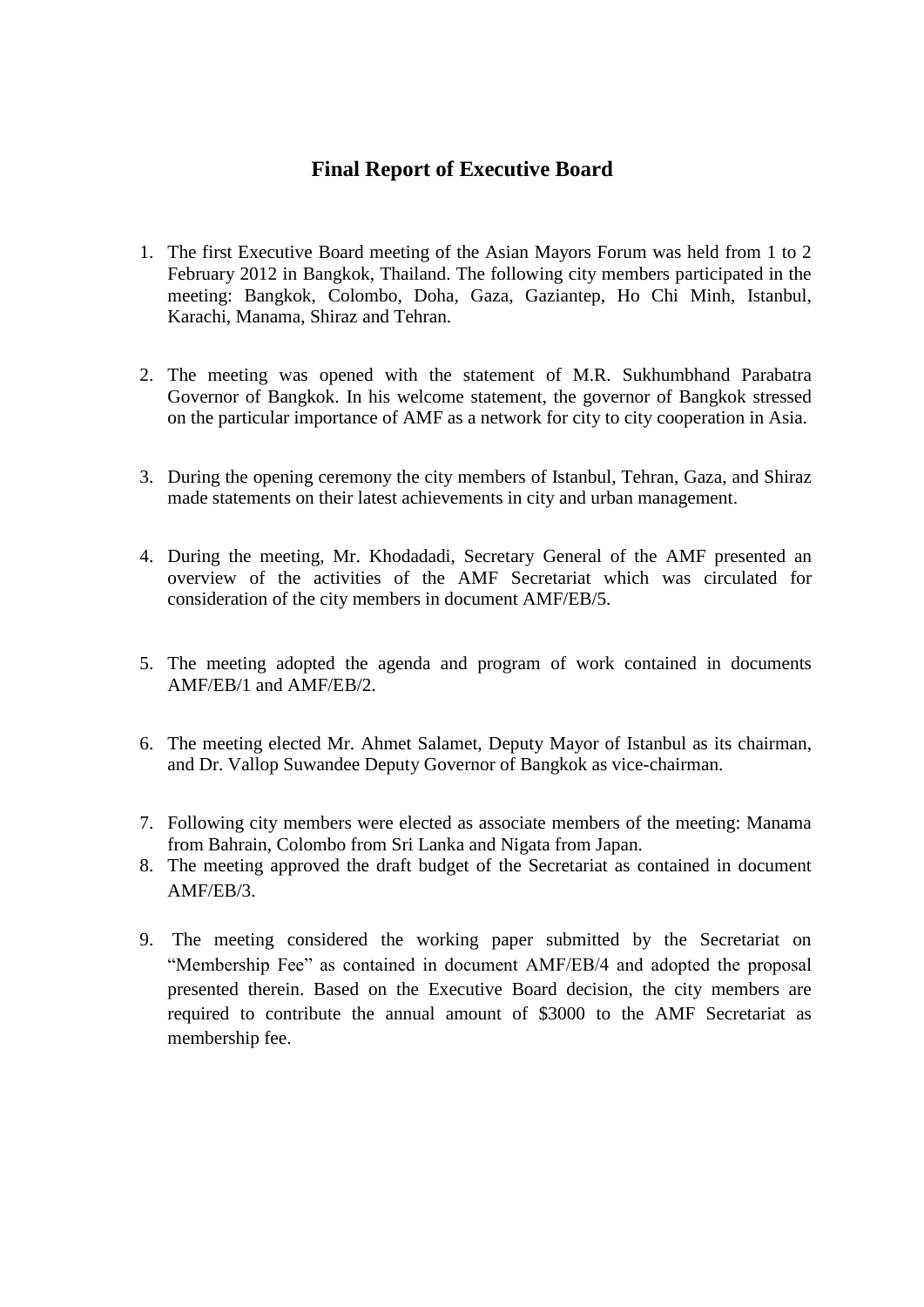- 10. Mr. Jasim Redha chairman of the working group on Standing Commissions presented a report as contained in document AMF/EB/6 from the discussions held in the parallel meeting of the working group to the Executive Board. The working group while stating the necessity to transform the results of discussions of the three commissions into action, stressed on the need to develop a standardized framework and structure for the three Commissions with clear objectives serving the AMF aspirations and goals.
- 11. The meeting supported by acclamation the suggestion made by the Governor of Bangkok to hold the Third Assembly of the AMF in November 2012 in Bangkok.
- 12. The participants expressed their gratitude to the city and Governor of Bangkok for hosting the first Executive Board meeting and for his generosity and warm hospitality.
- 13. The participants expressed special thanks to Dr. Ghalibaf, distinguished Mayor of Tehran, for his continued support to the AMF and its Secretariat.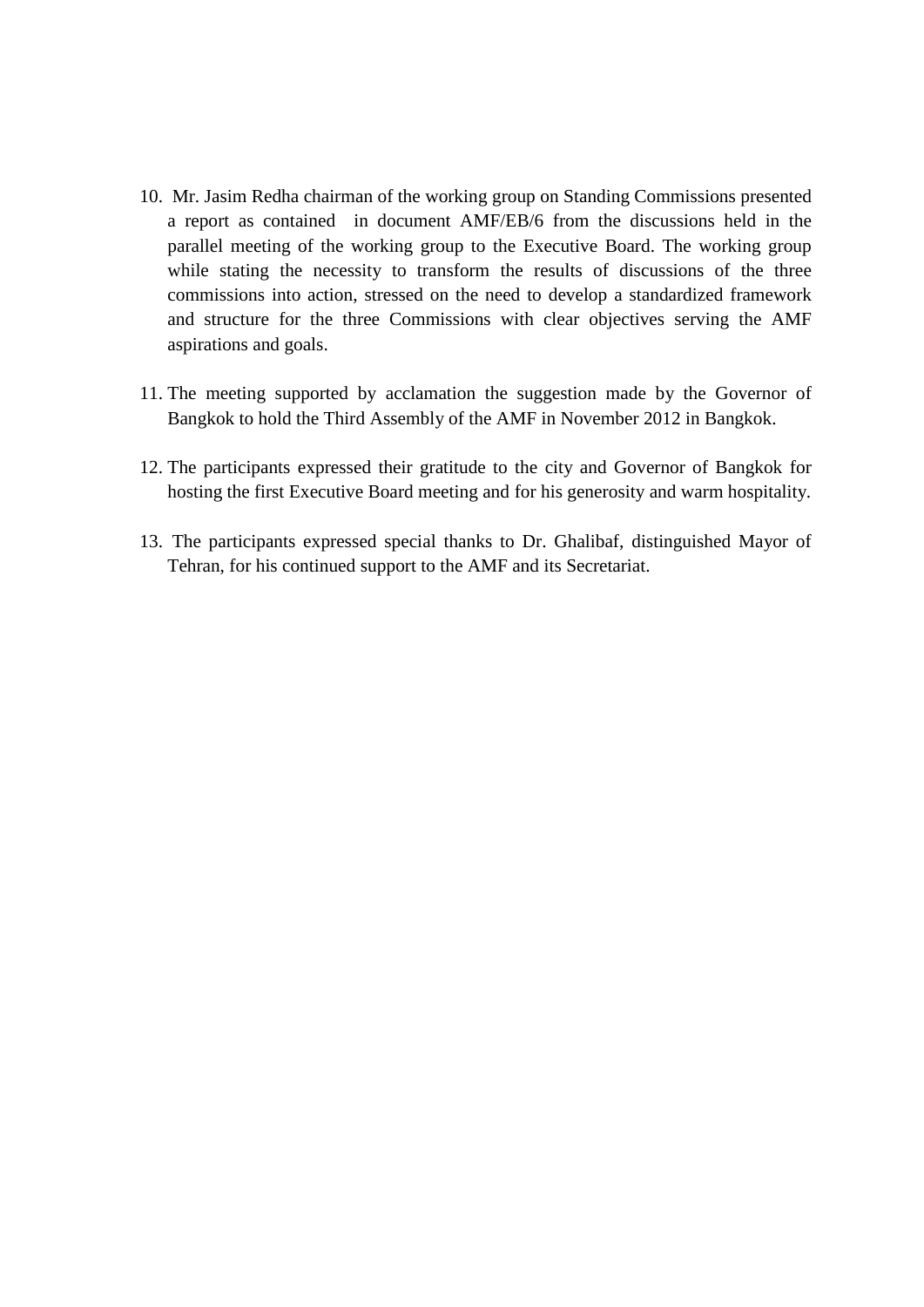## **Budget of the Secretariat**

### **Annual Current Expenditures for the year of 2012**

#### *Personnel expenditures*:

- Total annual salaries for the Secretary General and three experts: \$ 58.100.
- Total annual salary for three service and support personnel: \$16.200.
- Expenditures of travel of Secretary General: \$10.000.
- Expenditures for secretary General meetings with foreign officials: \$7000.

Total of personnel expenditures in 2011: \$91.300.

#### *Office and Maintenance expenditures*:

- Necessary Office equipment: \$40.000
- Annual building maintenance expenditures \$8000.
- Annual utilities expenditures: \$8000.

#### *Operational expenditures:*

- Startup and design of internet portal: \$4000.
- Expenses related to preparation for the Executive Board meeting: \$ 8000.

Total of operational expenses in 2011: \$12000.

The office building of the secretariat has been provided by the Tehran Municipality.

#### **Total of annual current expenditures in 2012: \$ 154300.**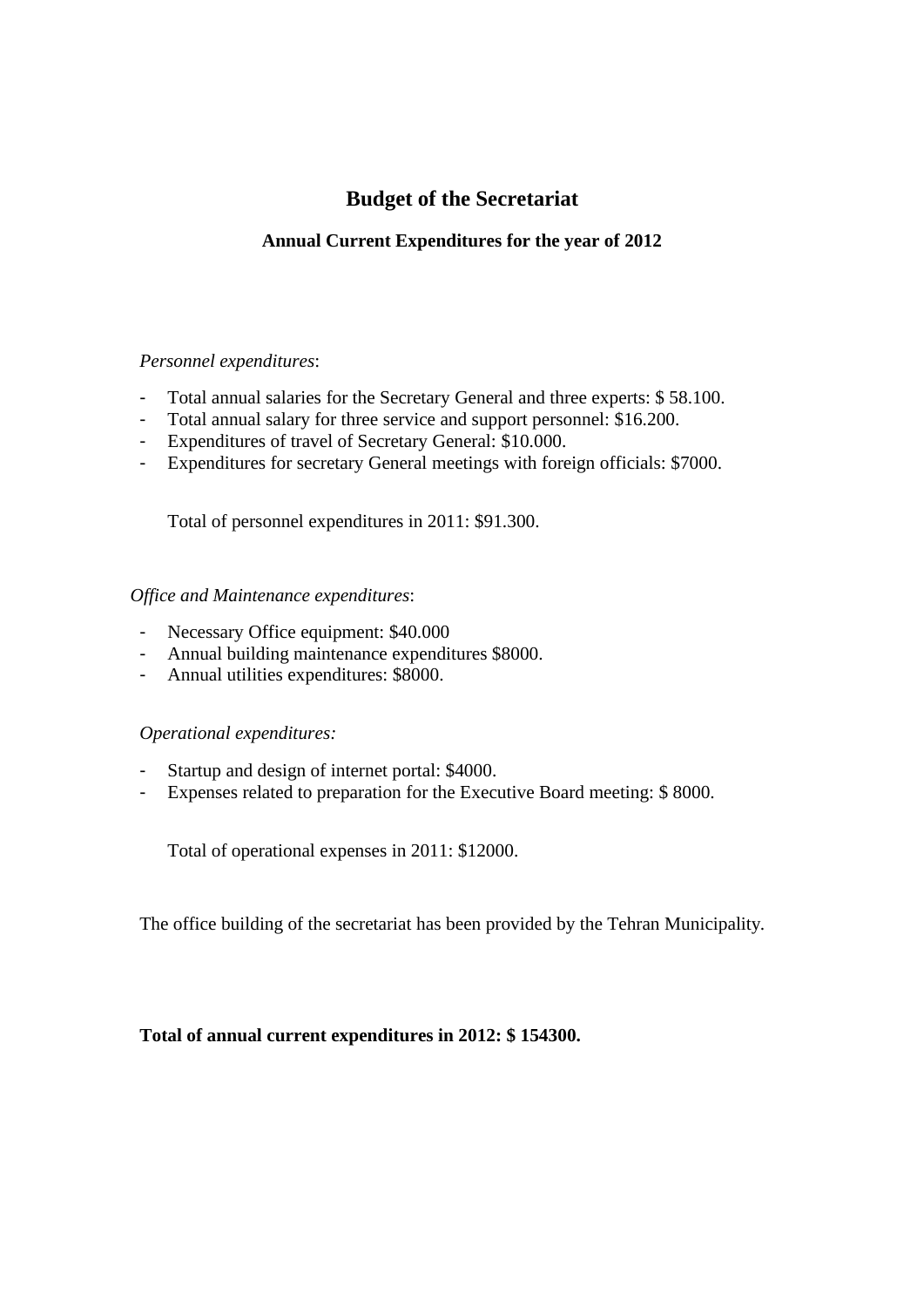### **Payment of Membership Fee**

## **Working paper by the Secretariat**

In accordance with Article 49 of the Charter of the Asian Mayors Forum, the budget of the Forum is met through: a- Fixed membership fee, b- voluntary contributions by members, and c- other revenues obtained by the Forum through its activities or cooperation with different international institutions.

On defining the amount of the membership fee, different formulations can be envisaged which may be characterized in two main categories:

1. Fixed payment envisaged for every individual member to the AMF against certain criteria such as GNP or population. Based on such approach the membership fee for every member can be started to be calculated from \$2000 to \$5000 when applying such criteria for different members

2. Equal fixed payment envisaged for every member, large or small with different levels of development. Based on calculation made, if this mode of payment would be adopted by the Forum, the amount of equal fixed payment for each member could be determined at \$3000.

The Secretariat has studied the issue from different aspects and has reached the conclusion that due to the complexity involved in defining the criteria for determining the amount of fixed membership fee for individual members and also taking into account the fact that the amount envisaged for the members on every account would be less than \$5000, it is advisable to choose for the second option.

It is therefore the recommendation of the Secretariat that the Executive Board meeting decides, in pursuant to Article 49 of the Charter, to determine the amount of equal fixed payment required to be paid by the Members as \$3000.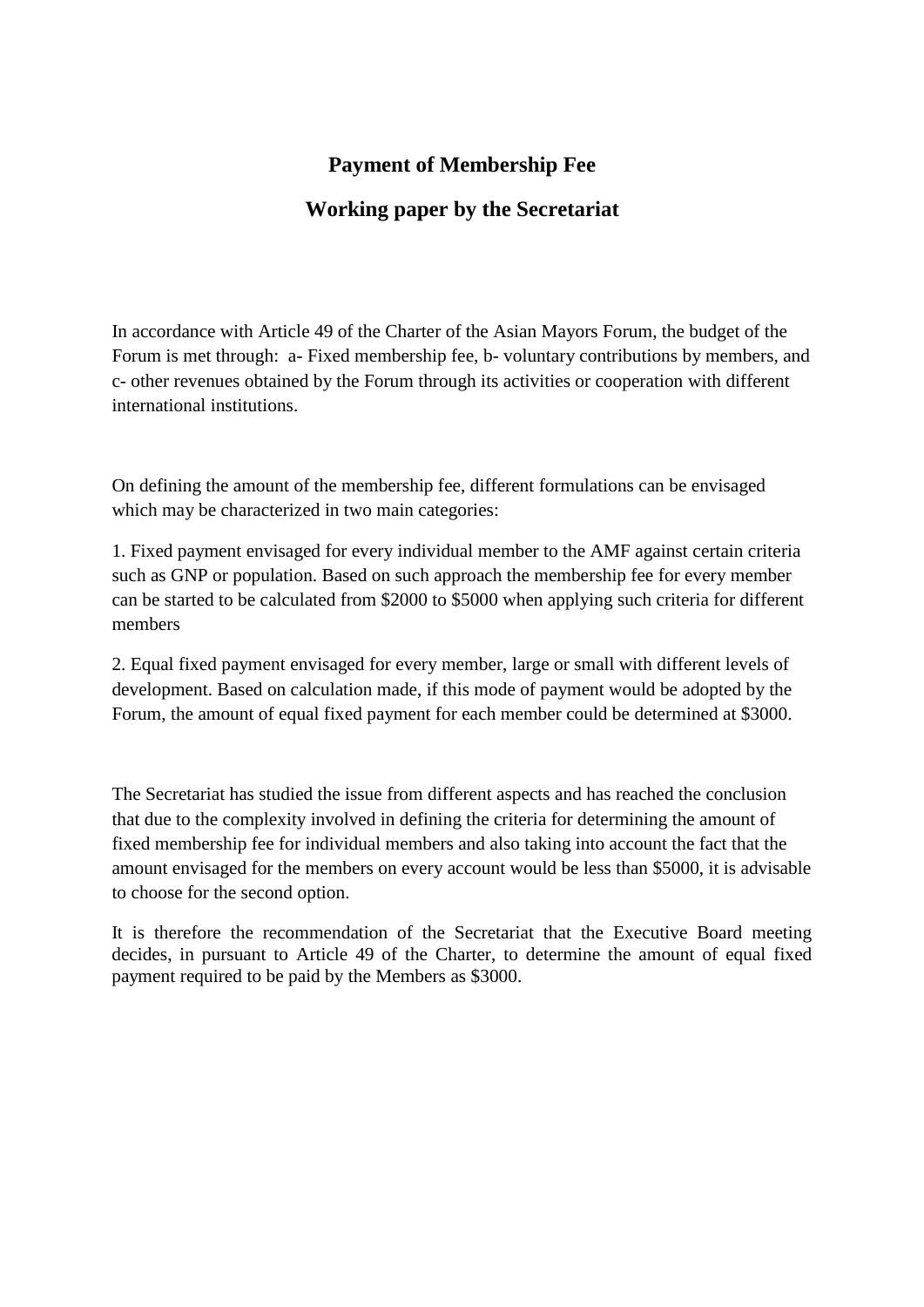| No. | <b>City</b>         | Country   | <b>Name</b>                                 | <b>Title</b>                                                                                              |
|-----|---------------------|-----------|---------------------------------------------|-----------------------------------------------------------------------------------------------------------|
| 1   | <b>Bangkok</b>      | Thailand  | 1. M.R. Sukhumbhand Paribatra               | <b>Governor of Bangkok</b>                                                                                |
|     |                     |           | 2. Dr. Vallop Suwandee                      | Deputy Governor of Bangkok                                                                                |
| 2   | Doha                | Qatar     | 1. Engr. Mohammed Ahmed AL-<br><b>Sayed</b> | <b>Mayor of Doha</b>                                                                                      |
|     |                     |           | 2. Engr. Abdulaziz Hassan AL-<br>Obaidan    | Coordinator for Mayor of Doha                                                                             |
|     |                     |           | 1. Mr. Rafig S. T. Mekky                    | <b>Mayor of Gaza</b>                                                                                      |
| 3   | Gaza                | Palestine | 2. Mr. Mohammed A.M. Abdalfatah             | Director of International<br>Cooperation                                                                  |
| 4   | Gaziantep           | Turkey    | 1. Dr. Asim Guzelbey                        | <b>Mayor of Gaziantep</b>                                                                                 |
| 5   | Ho Chi<br>Minh city | Vietnam   | 1. Mr. Hua Ngoc Thuan                       | Vice Chairman (Vice Mayor)<br>of Ho Chi Minh City People's<br>committee                                   |
|     |                     |           | 2. Mr. Nguyen Hong Linh                     | Deputy Director of HCMC<br>Department of External<br>Relations                                            |
|     |                     |           | 3. Mr. Nguyen Trong Hoa                     | Director General of HCMC<br>Institute for Development<br><b>Studies</b>                                   |
|     |                     |           | 4. Ms. Pham Tran Thanh Thao                 | Chief of Political and Economic<br><b>Affairs Division of HCMC</b><br>Department of External<br>Relations |
|     |                     |           | 1. Mr. Ahmet Selamet                        | <b>Deputy Mayor of Istanbul</b>                                                                           |
| 6   | Istanbul            | Turkey    | 2. Mr. Harun Sahin                          | Interpreter                                                                                               |
| 7   | Karachi             | Pakistan  | Mr. Muhammad Hussain Syed                   | Administrator (Mayor) of<br>Karachi Metropolitan<br>Corporation                                           |
| 8   | Shiraz              | Iran      | 1. Mr. Alireza Pakfetrat                    | Mayor of Shiraz                                                                                           |
|     |                     |           | 2. Mr. Ali Zahmatkesh                       | Chairman of The Shiraz Islamic<br>City Council                                                            |
|     |                     |           | 3. Mr. Hashem Mazaherizadeh                 | <b>International Relations Expert</b>                                                                     |

## **List of Delegates of Executive Board**